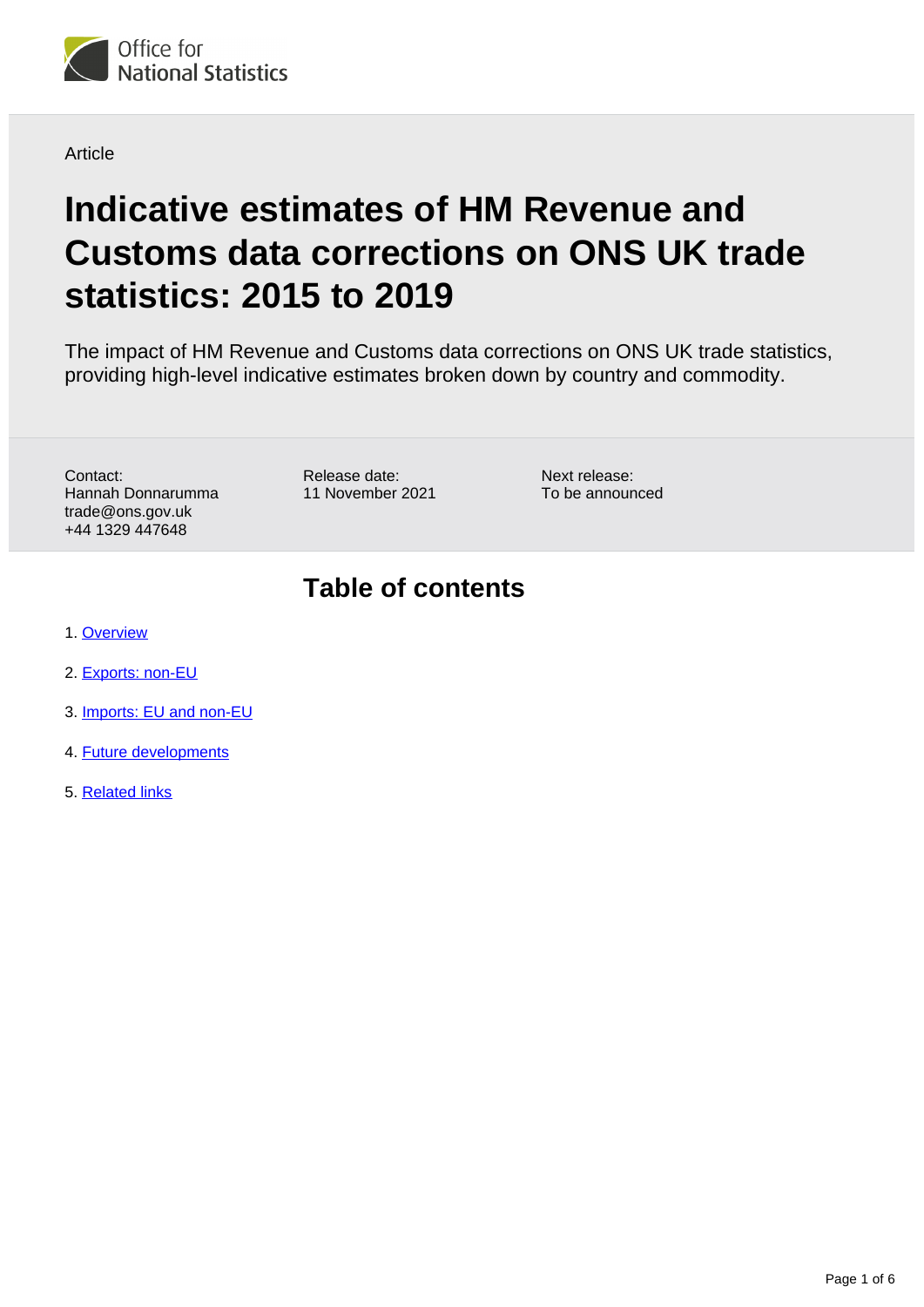### <span id="page-1-0"></span>**1 . Overview**

Following the publication of [UK trade: April 2021](https://www.ons.gov.uk/economy/nationalaccounts/balanceofpayments/bulletins/uktrade/april2021) some errors were identified in the HM Revenue and Customs (HMRC) overseas trade data used to compile Office for National Statistics (ONS) UK trade statistics.

These errors were identified following routine HMRC quality assurance and checking procedures. The main error affecting overseas trade data involved goods exported on a temporary basis, such as works of art or jewellery for an exhibition, being erroneously included as trade since March 2019. Additionally, several areas were identified where businesses had submitted incorrect trade data on their original trade declarations from 2015 to 2019. More information on these corrections can be found in [HMRC's correction notice](https://www.uktradeinfo.com/news/pre-announcement-of-corrections-to-the-overseas-trade-in-goods-statistics/).

Revisions for the period January 2020 to February 2021 were published in [UK trade: May 2021](https://www.ons.gov.uk/economy/nationalaccounts/balanceofpayments/bulletins/uktrade/may2021) on 9 July 2021, taking place outside of the usual [national accounts revisions period](https://www.ons.gov.uk/methodology/methodologytopicsandstatisticalconcepts/revisions/revisionspoliciesforeconomicstatistics/nationalaccountsrevisionspolicyupdateddecember2017) in order to ensure ONS trade statistics reflected the most up-to-date position.

Revisions for pre-2020 will be incorporated in the annual Blue Book publication in October 2022. This article provides users with an indicative estimate of the likely scale and impact of these corrections on the ONS trade statistics before their publication in the August 2022 UK trade statistics, due to be published in October 2022. This is the earliest publication possible to apply these revisions according to the [national accounts revisions period](https://www.ons.gov.uk/methodology/methodologytopicsandstatisticalconcepts/revisions/revisionspoliciesforeconomicstatistics/nationalaccountsrevisionspolicyupdateddecember2017) .

HMRC has incorporated these corrections in the [September 2021 Overseas Trade in Goods Statistics \(OTS\)](https://www.uktradeinfo.com/news/uk-overseas-trade-in-goods-statistics-september-2021/) publication released on 11 November 2021.

Data in this article are in current prices and have not been seasonally adjusted, to remove the effects of inflation or seasonal fluctuations. Caution should be taken when interpreting these data and they should only be used as an indication of the likely impact of these corrections.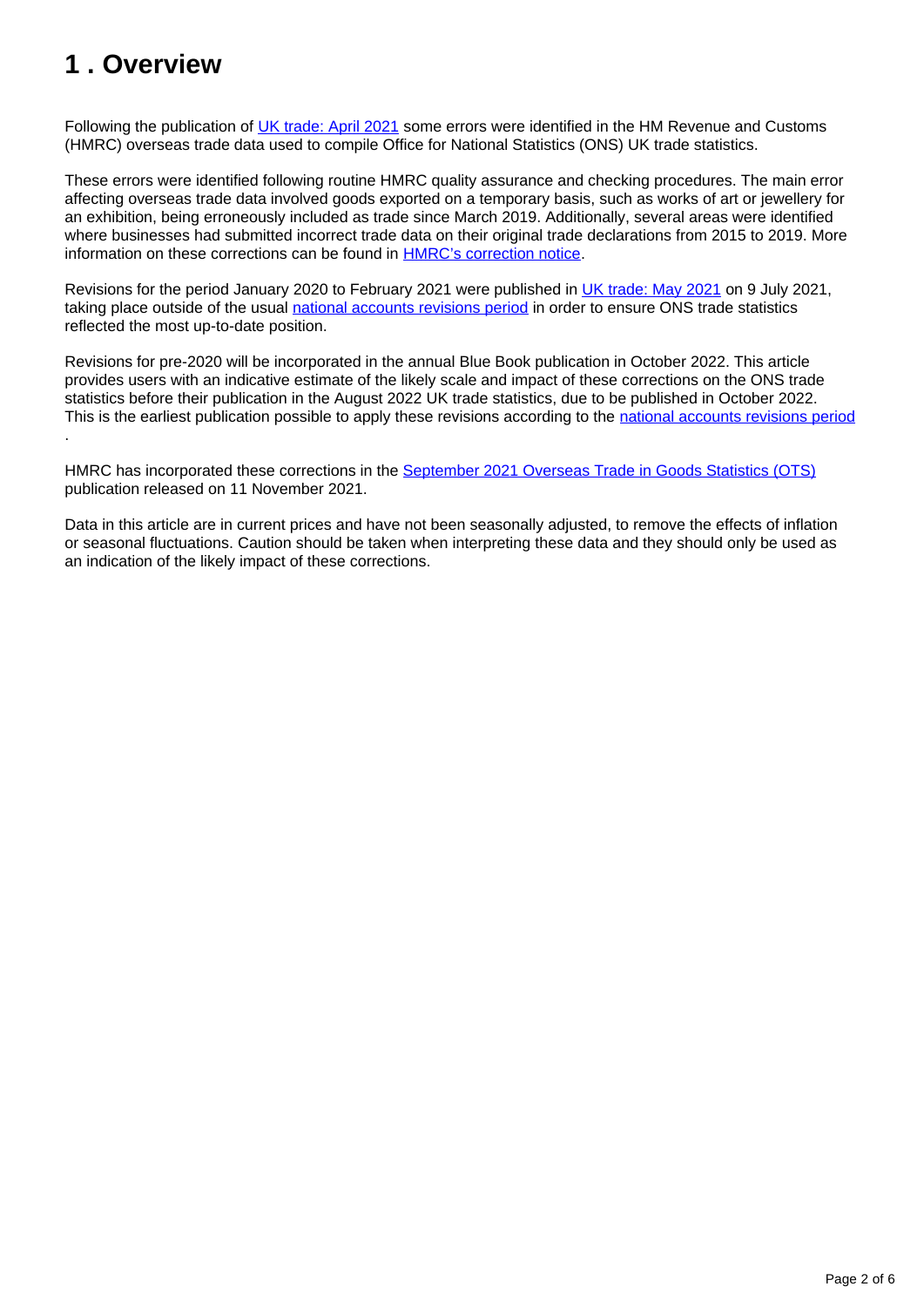## <span id="page-2-0"></span>**2 . Exports: non-EU**

The revisions to remove the inclusion of goods exported on a temporary basis, such as works of art or jewellery for an exhibition, only affect the 2019 data for exports to non-EU countries. Exports to the EU are not affected. The total downward revision of £7.6 billion represents a 4.0% decrease to the annual value, from £187.3 billion to £179.7 billion.

Figure 1 shows the indicative impact to the non-seasonally adjusted monthly series, with the largest monthly revision occurring in October 2019, a fall of £1.3 billion (7.3%).

#### **Figure 1: Indicative impact of HMRC data corrections on goods exports to non-EU countries**

**Goods exports to non-EU countries, excluding precious metals, non-seasonally adjusted, January 2018 to December 2020**

### Figure 1: Indicative impact of HMRC data corrections on goods exports to non-EU countries

Goods exports to non-EU countries, excluding precious metals, non-seasonally adjusted, January 2018 to December 2020



#### **Source: Office for National Statistics - UK trade indicative estimates, current prices, non-seasonally adjusted**

Although there are no revisions to exports to the EU, a consequence of these revisions to exports to non-EU countries is that for May 2019 non-seasonally adjusted exports to the EU are now greater than exports to non-EU countries.

The revision to exports to non-EU countries was driven by a £6.1 billion fall to miscellaneous manufactures, with revisions to works of art, jewellery and clothing. There was also a £0.8 billion downward revision to material manufactures, led by mineral manufactures, and a £0.7 billion downward revision to machinery and transport equipment, with contributions from mechanical power generators (intermediate), aircraft and cars.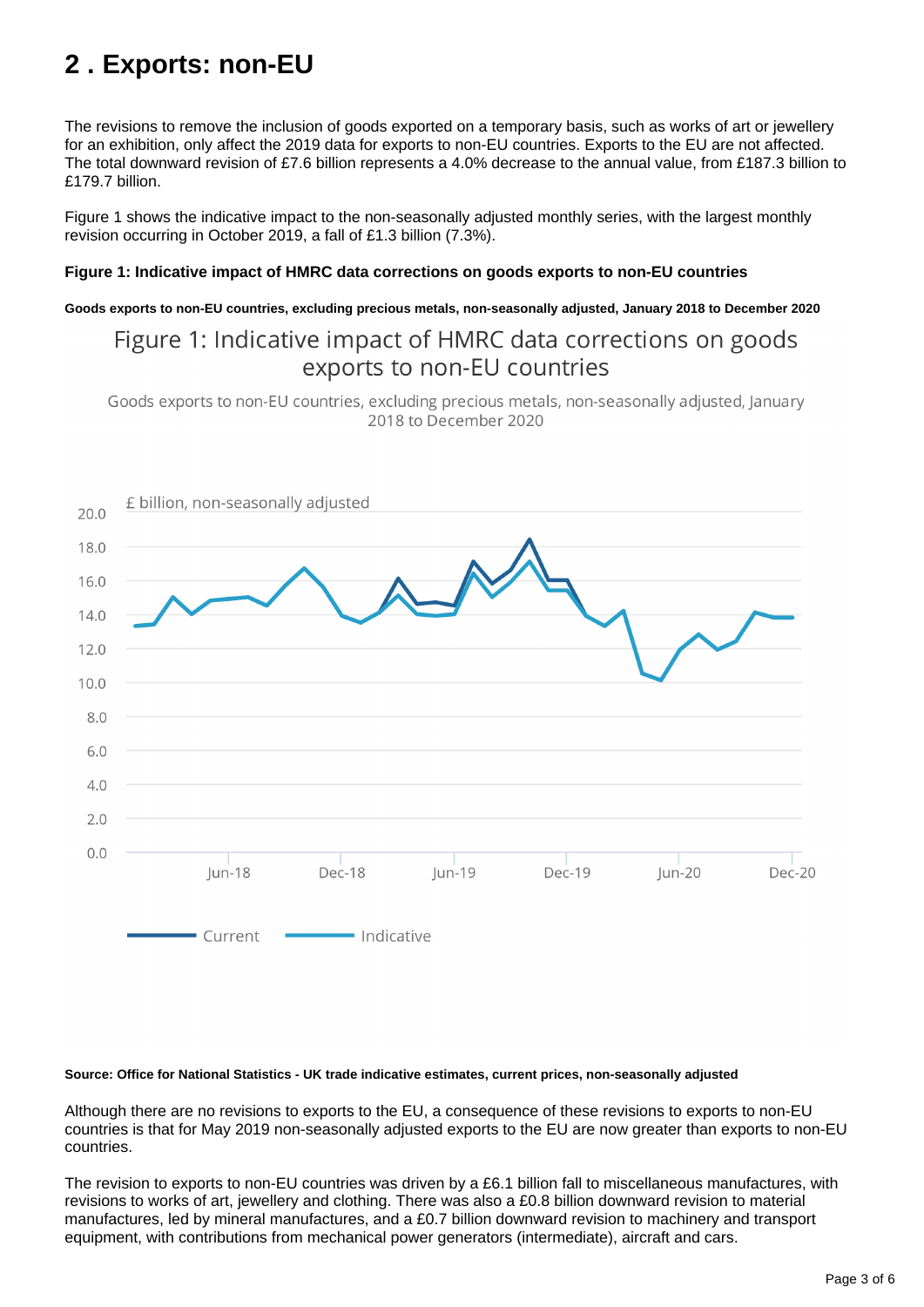| <b>Commodity</b>                                   | <b>Revision</b><br>value<br>(£ billion) | Revision (%) | <b>Current</b><br>non-EU<br>value | Indicative<br>non-EU<br>value<br>(£ billion) (£ billion) |
|----------------------------------------------------|-----------------------------------------|--------------|-----------------------------------|----------------------------------------------------------|
| 896 Works of art                                   | -4.8                                    | -48.7%       | 9.9                               | 5.1                                                      |
| 897C Jewellery                                     | $-0.7$                                  | $-28.9%$     | 3.8                               | 3.1                                                      |
| 66 Mineral manufactures -0.7                       |                                         | $-32.7%$     | 2.1                               | 1.4                                                      |
| 84 Clothing                                        | $-0.3$                                  | $-17.0\%$    | 1.8                               | 1.5                                                      |
| 71MI Mechanical power<br>generators (intermediate) | $-0.3$                                  | $-1.3%$      | 20.4                              | 20.2                                                     |
| 792 Aircraft                                       | $-0.1$                                  | -1.6%        | 6.1                               | 6.0                                                      |
| 78M Cars                                           | $-0.1$                                  | $-0.5\%$     | 19.0                              | 18.9                                                     |

Source: Office for National Statistics - UK trade indicative estimates, current prices, non-seasonally adjusted

Under the [classification of product by activity \(CPA\)](https://www.ons.gov.uk/economy/nationalaccounts/balanceofpayments/datasets/publicationtablesuktradecpa08), the works of art revision is broken down into a £4.3 billion reduction in exports of paintings and sculptures, and a £0.5 billion reduction to antiques and collections.

The revisions mostly apply to the exports data from the United States, Switzerland and Hong Kong, with these three countries together accounting for a total downward revision of £5.9 billion.

Table 2: Countries that are most affected by HMRC data corrections Indicative estimates of HMRC data corrections on ONS UK trade statistics, non-EU exports by country, 2019

| <b>Country</b>                          | <b>Revision</b><br>value<br>$(E$ billion) $(%)$ | <b>Revision</b> | value | <b>Current Indicative</b><br>value<br>(£ billion) (£ billion) |
|-----------------------------------------|-------------------------------------------------|-----------------|-------|---------------------------------------------------------------|
| <b>United States</b><br>inc Puerto Rico | $-3.4$                                          | $-5.5\%$        | 61.8  | 58.4                                                          |
| Switzerland                             | -1.6                                            | $-14.2%$        | 11.2  | 9.6                                                           |
| Hong Kong                               | $-0.9$                                          | $-10.3%$        | 8.7   | 7.8                                                           |
| Japan                                   | $-0.2$                                          | $-2.3%$         | 6.9   | 6.8                                                           |
| Russia                                  | -0.1                                            | $-5.0\%$        | 2.8   | 2.7                                                           |

Source: Office for National Statistics - UK trade indicative estimates, current prices, non-seasonally adjusted

By country and commodity, the largest revisions are for exports of works of art to the United States (£2.6 billion), works of art to Switzerland (£1.3 billion) and works of art to Hong Kong (£0.5 billion).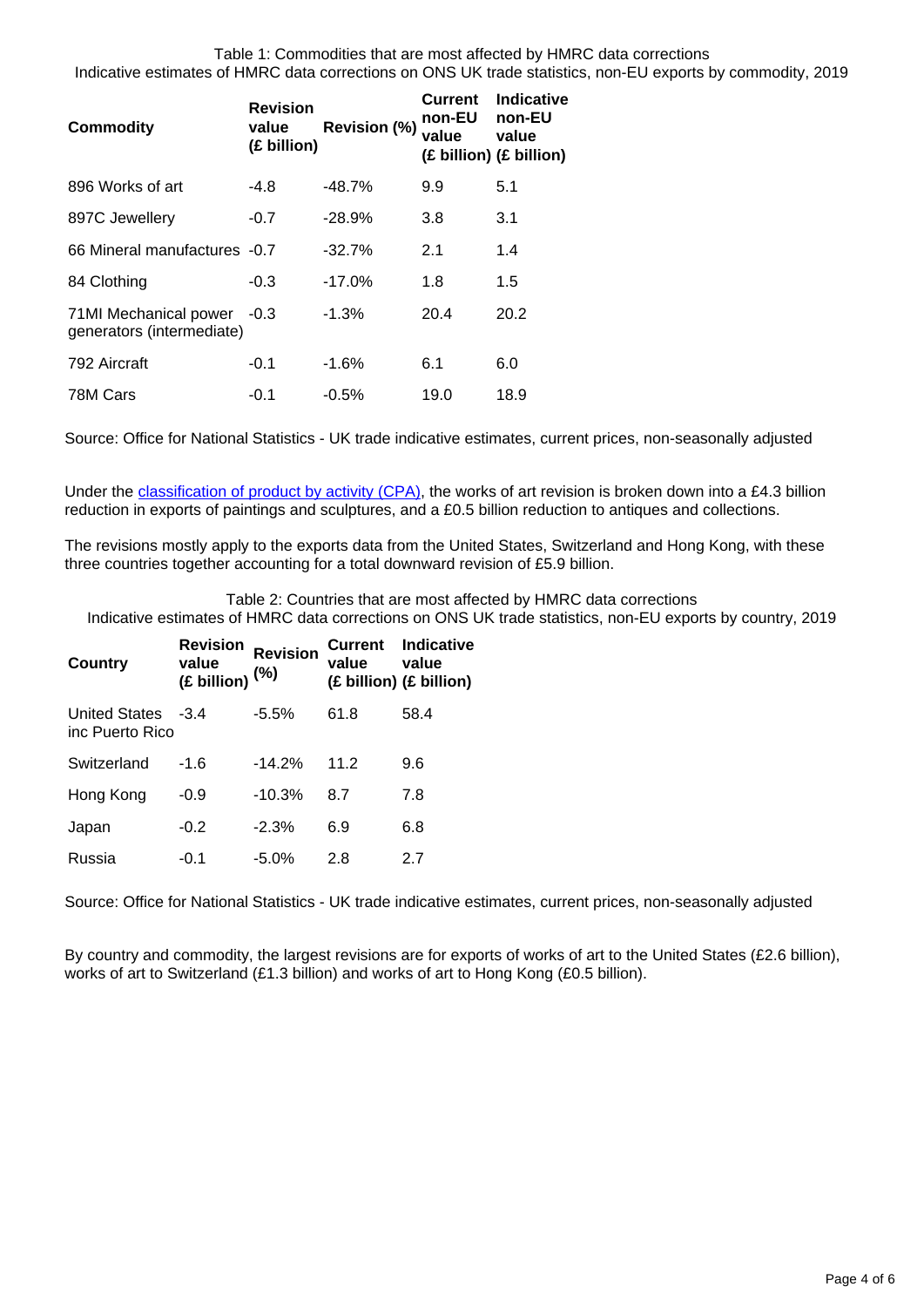### <span id="page-4-0"></span>**3 . Imports: EU and non-EU**

Revisions to imports from the EU and non-EU countries apply to data between 2015 and 2019 (Table 3). The largest revisions occur in 2019, with an increase of £0.2 billion of imports of railway equipment (capital) from Italy.

Table 3: Indicative impact of HMRC data corrections on goods imports from EU and non-EU countries Indicative estimates of HMRC data corrections on ONS UK trade statistics, imports, EU and non-EU, 2015 to 2019

| Area            |              | <b>Revision</b><br>Year value<br>(£ million) | Revision (%) value | <b>Current</b><br>(£ billion) | Indicative<br>value (£ billion) |
|-----------------|--------------|----------------------------------------------|--------------------|-------------------------------|---------------------------------|
| EU              | $2015 - 2.1$ |                                              | $0.0\%$            | 221.1                         | 221.1                           |
|                 |              | 2016 - 14.2                                  | $0.0\%$            | 238.8                         | 238.8                           |
|                 | 2017 - 6.8   |                                              | $0.0\%$            | 259.5                         | 259.5                           |
|                 |              | 2018 - 45.3                                  | $0.0\%$            | 267.2                         | 267.2                           |
|                 |              | 2019 238.0                                   | $0.1\%$            | 269.6                         | 269.8                           |
| Non-EU 2015 0.3 |              |                                              | $0.0\%$            | 180.7                         | 180.7                           |
|                 | $2016 -$     |                                              |                    | 194.0                         | 194.0                           |
|                 | $2017 -$     |                                              |                    | 216.0                         | 216.0                           |
|                 | 2018 0.0     |                                              | $0.0\%$            | 221.6                         | 221.6                           |
|                 | 2019 -       |                                              |                    | 224.9                         | 224.9                           |

Source: Office for National Statistics - UK trade indicative estimates, current prices, non-seasonally adjusted

### <span id="page-4-1"></span>**4 . Future developments**

The revisions documented in this article provide an indicative view of the corrections to 2015 to 2019 in the HM Revenue and Customs (HMRC) overseas trade data used to compile Office for National Statistics (ONS) UK trade statistics.

These revisions are not currently incorporated into any trade datasets published by the ONS.

When these are incorporated into ONS statistics in October 2022, they will be alongside any revisions that may have occurred from other standard statistical processing, such as seasonal adjustment.